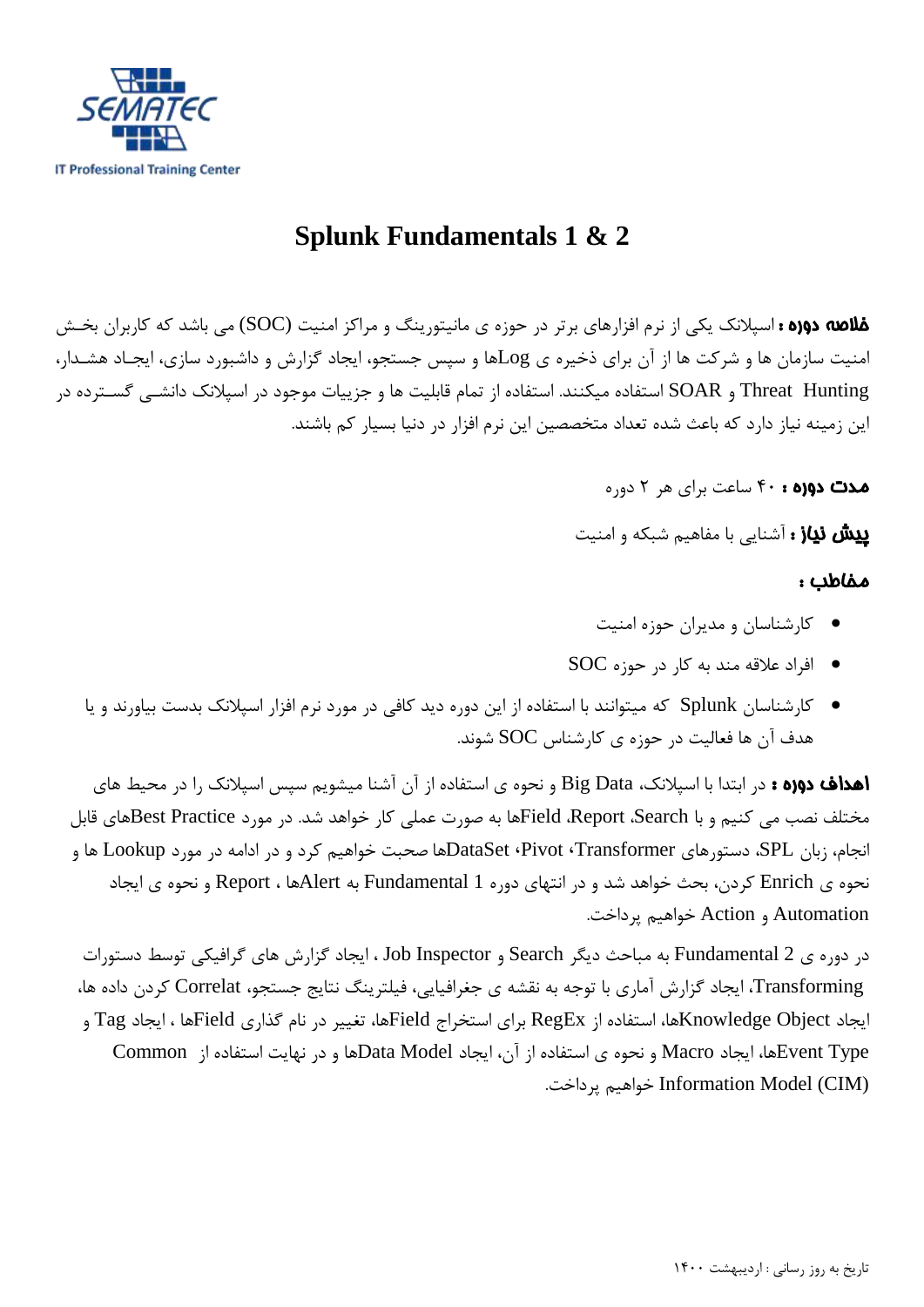

## در انتهای اين دوره دانشجويان قادر خواهند بود :

در انتهای دوره دانشجویان میتوانند اسپالنک را برای دریافت داده، ایجاد دستورات برای جستجو در داده ها، ایجاد داشبورد، گزارشگیری، هشدار و پاسخ به رخدادها ، تنظیم و کانفیگ نمایند و در امتحان Splunk Core Certified User شرکت نمایند.

سرفصل دوره :

## **Splunk Fundamental 1**

## **Module 2 – What is Splunk?**

- **Splunk components**
- **Installing Splunk**
- **Getting data into Splunk**

## **Module 3 – Introduction to Splunk's User Interface**

- **Understand the uses of Splunk**
- **Define Splunk Apps**
- **Customizing your user settings**
- **Learn basic navigation in Splunk**

### **Module 4 – Basic Searching**

- **Run basic searches**
- **Use autocomplete to help build a search**
- **Set the time range of a search**
- **Identify the contents of search results**
- **Refine searches**
- **Use the timeline**
- **Work with events**
- **Control a search job**
- **Save search results**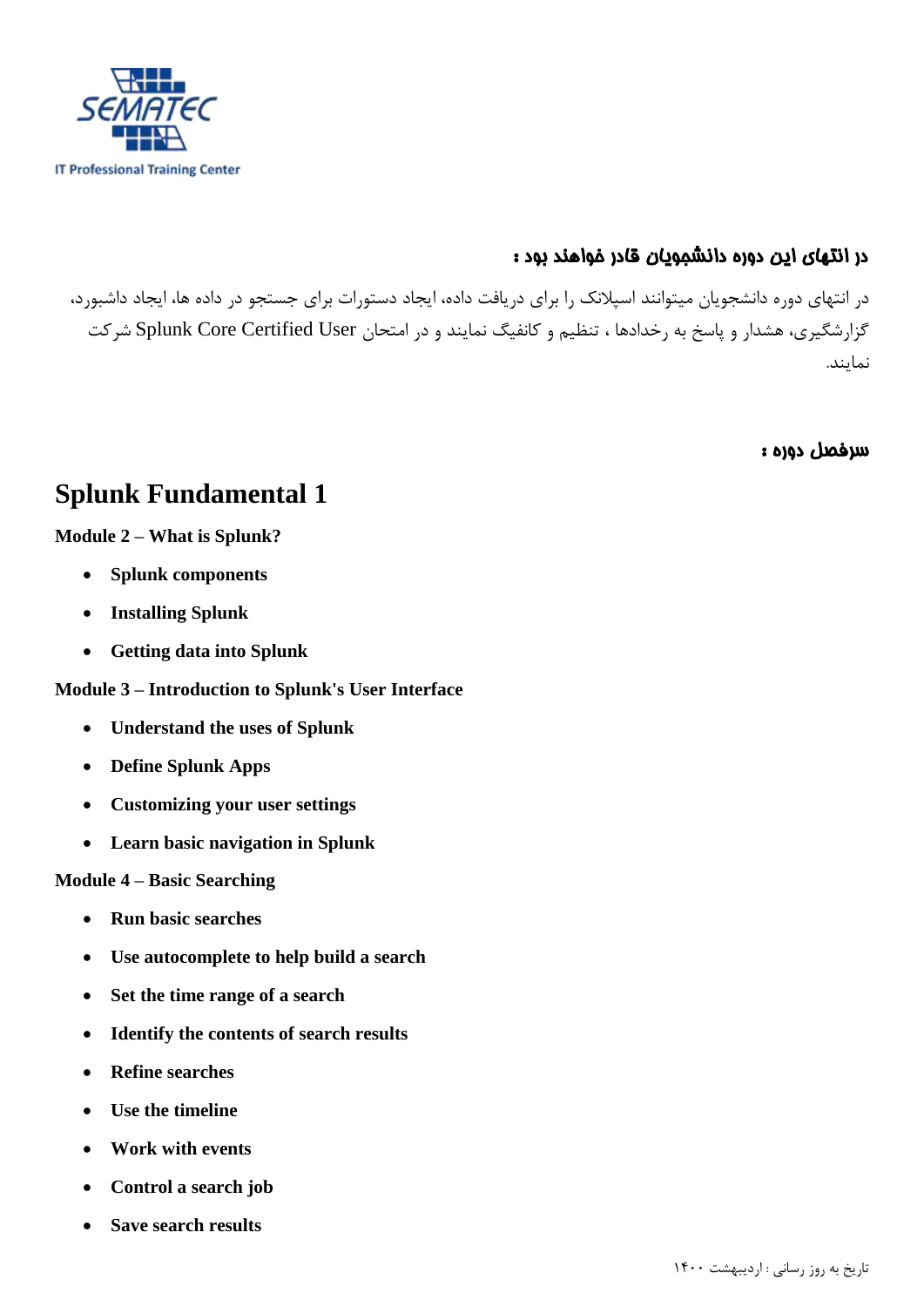

#### **Module 5 – Using Fields in Searches**

- **Understand fields**
- **Use fields in searches**
- **Use the fields sidebar**

#### **Module 6 – Search Language Fundamentals**

- **Review basic search commands and general search**
- **practices**
- **Examine the search pipeline**
- **Specify indexes in searches**
- **Use autocomplete and syntax highlighting**
- **Use the following commands to perform searches:**
- **tables**
- **rename**
- **fields**
- **dedup**
- **sort**

**Module 7 – Using Basic Transforming Commands**

- **The top command**
- **The rare command**
- **The stats command**

## **Module 8 – Creating Reports and Dashboards**

- **Save a search as a report**
- **Edit reports**
- **Create reports that include visualizations such as charts and**
- **tables**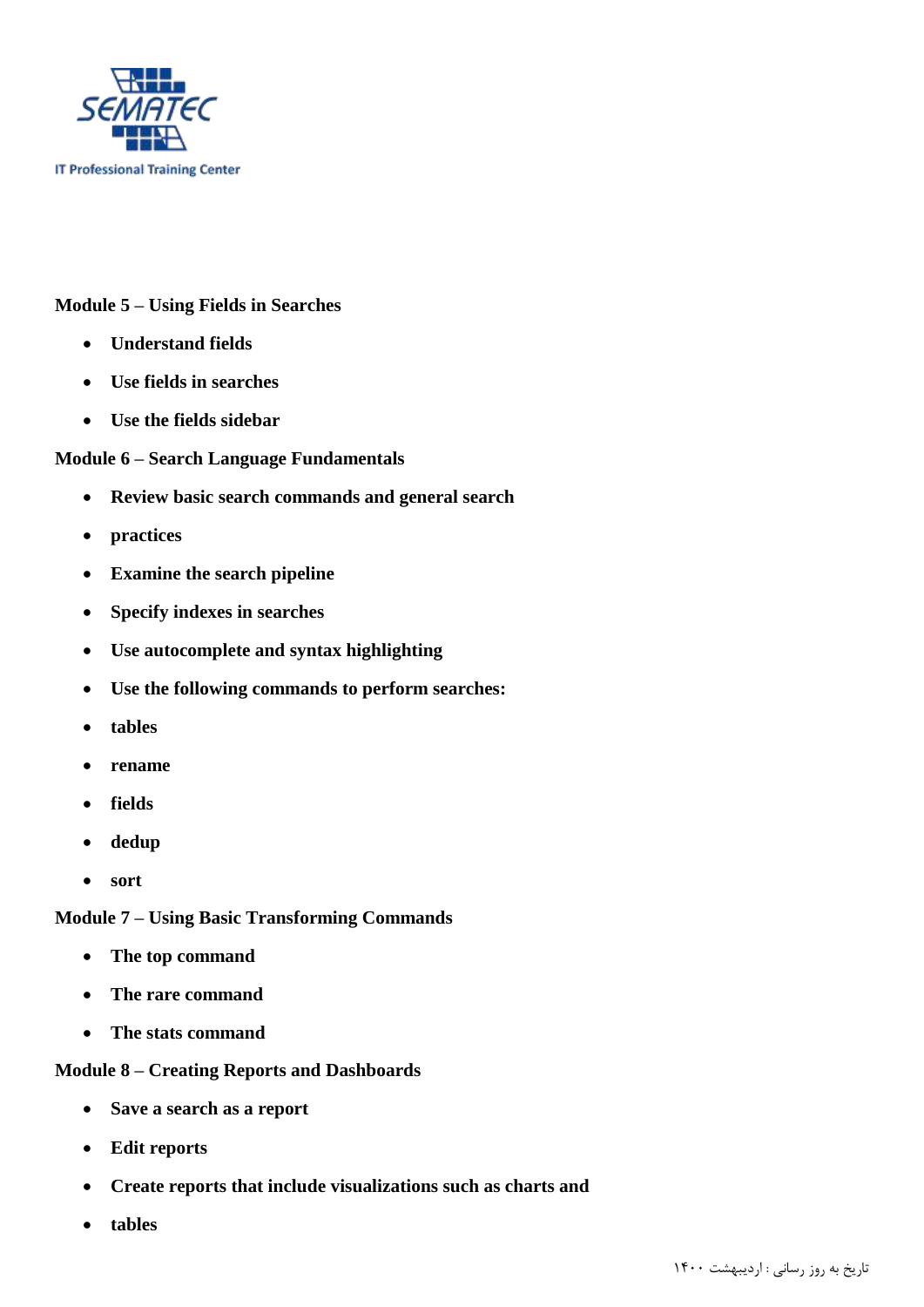

- **Create a dashboard**
- **Add a report to a dashboard**

**Edit a dashboard**

#### **Module 9 – Datasets and the Common Information Model**

- **Naming conventions**
- **What are datasets?**
- **What is the Common Information Model (CMI)?**

#### **Module 10 – Creating and Using Lookups**

- **Describe lookups**
- **Create a lookup file and create a lookup definition**
- **Configure an automatic lookup**

#### **Module 11 – Creating Scheduled Reports and Alerts**

- **Describe scheduled reports**
- **Configure scheduled reports**
- **Describe alerts**
- **Create alerts**
- **View fired alerts**

#### **Module 12 - Using Pivot**

- **Describe Pivot**
- **Understand the relationship between data models and pivot**
- **Select a data model object**
- **Create a pivot report**
- **Create an instant pivot from a search**
- **Add a pivot report to a dashboard**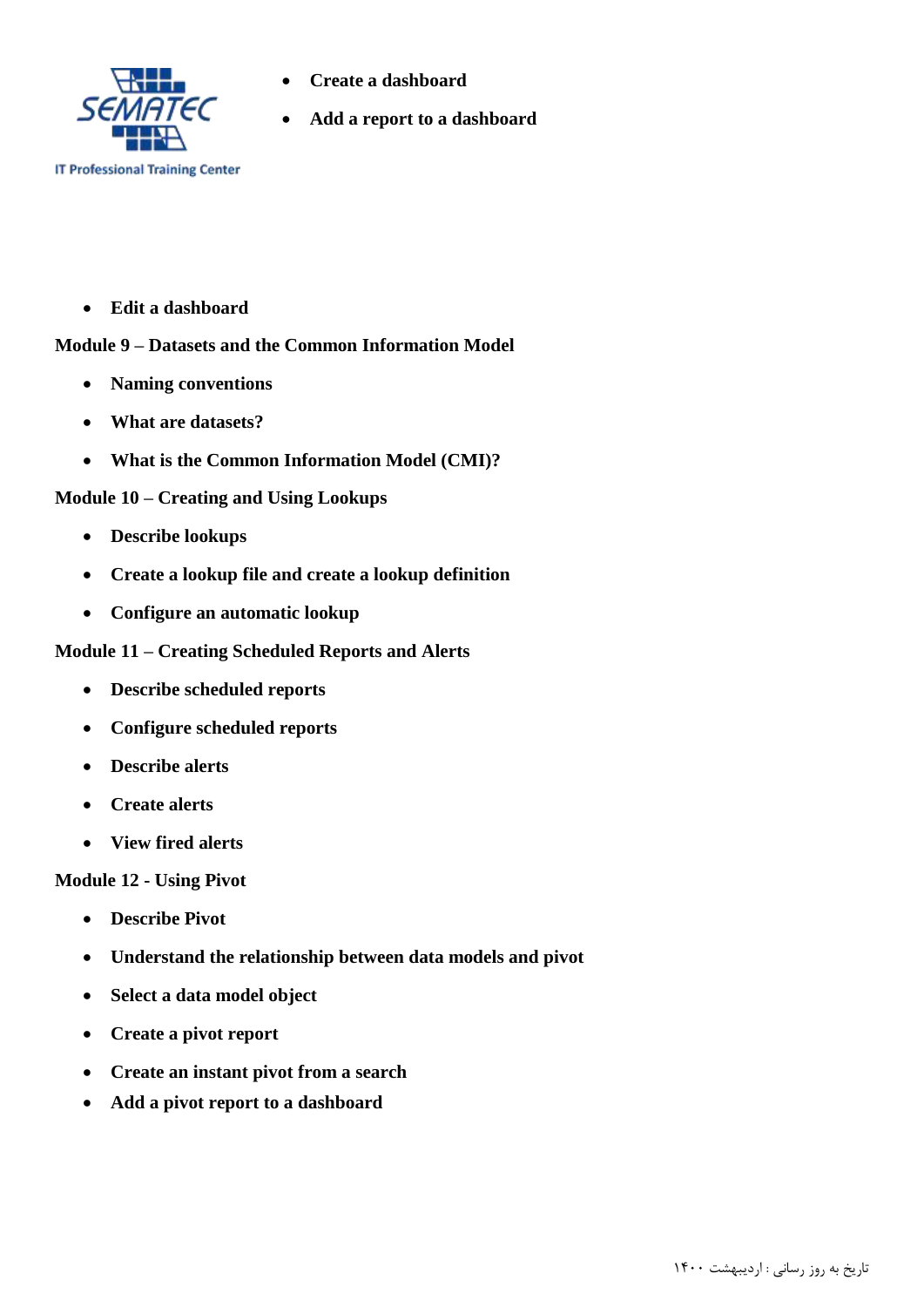

# **Splunk Fundamental 2**

**Module 2 – Beyond Search Fundamentals**

- **Search fundamentals review**
- **Case sensitivity**
- **Using the job inspector to view search performance**

**Module 3 – Using Transforming Commands for**

- **Visualizations**
- **Explore data structure requirements**
- **Explore visualization types**
- **Create and format charts and timecharts**
- **Module 4 – Using Mapping and Single Value Commands**
	- **The iplocation command**
	- **The geostats command**
	- **The geom command**
	- **The addtotals command**

#### **Module 5 –Filtering and Formatting Results**

- **The eval command**
- **Using the search and where commands to filter results**
- **The filnull command**

#### **Module 6 – Correlating Events**

- **Identify transactions**
- **Group events using fields**
- **Group events using fields and time**
- **Search with transactions**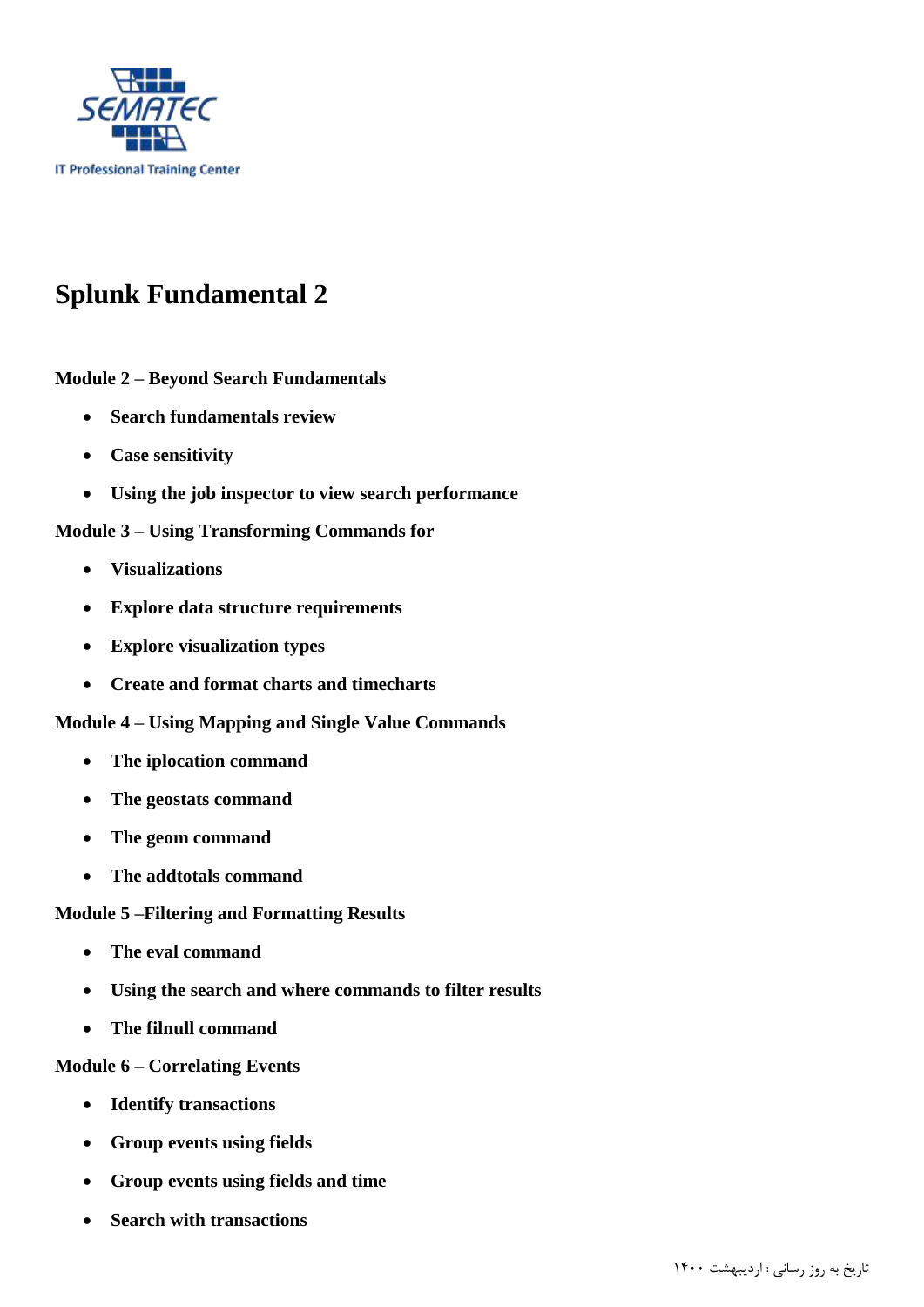

- **Report on transactions**
- **Determine when to use transactions vs. stats**

#### **Module 7 – Introduction to Knowledge Objects**

- **Identify naming conventions**
- **Review permissions**
- **Manage knowledge objects**

#### **Module 8 – Creating and Managing Fields**

- **Perform regex field extractions using the Field Extractor (FX)**
- **Perform delimiter field extractions using the FX**

#### **Module 9 – Creating Field Aliases and Calculated Fields**

- **Describe, create, and use field aliases**
- **Describe, create and use calculated fields**

#### **Module 10 – Creating Tags and Event Types**

- **Create and use tags**
- **Describe event types and their uses**
- **Create an event type**

#### **Module 11 – Creating and Using Macros**

- **Describe macros**
- **Create and use a basic macro**
- **Define arguments and variables for a macro**
- **Add and use arguments with a macro**

#### **Module 12 – Creating Data Models**

- **Describe the relationship between data models and pivot**
- **Identify data model attributes**
- **Create a data model**
- **Use a data model in pivot**